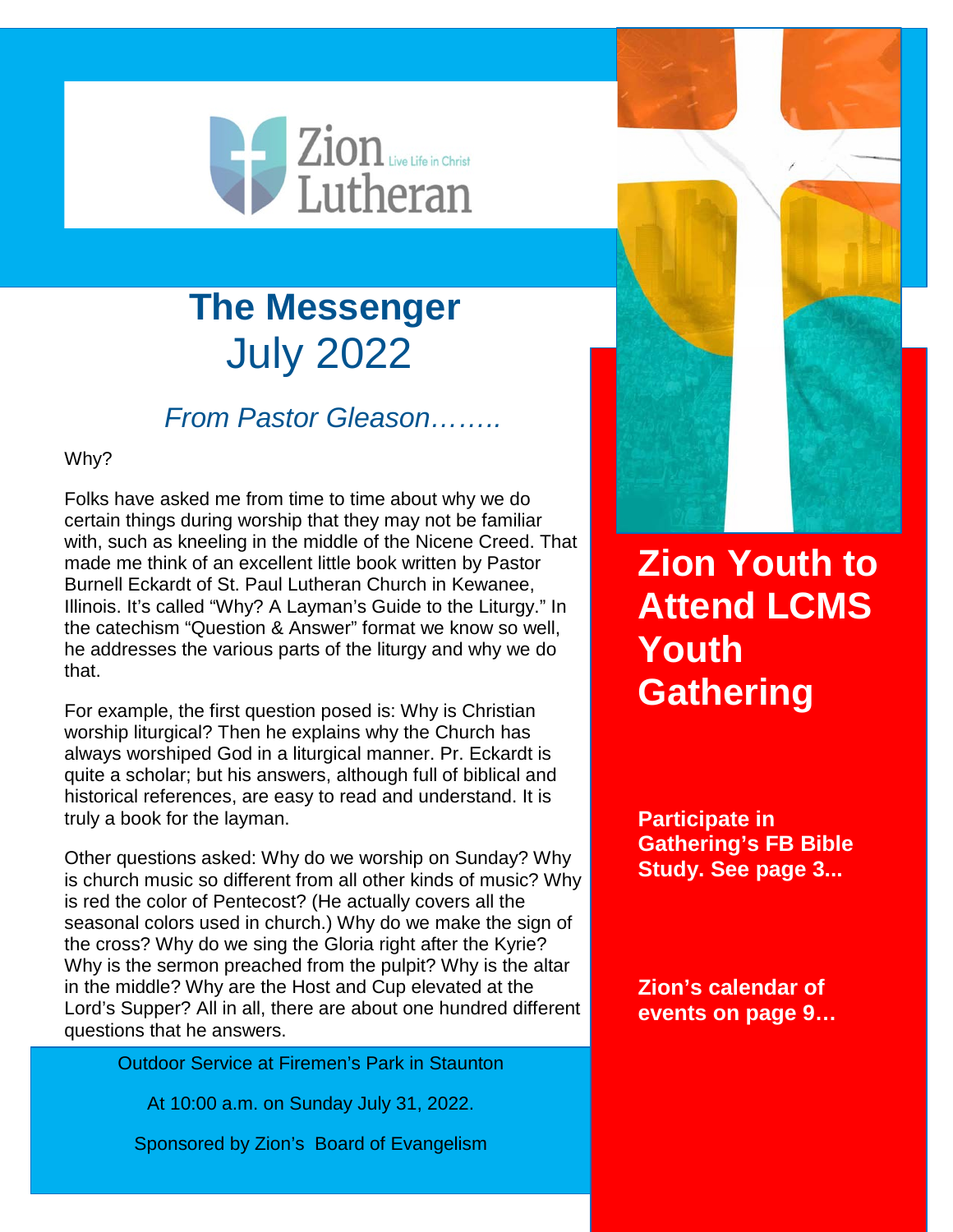#### July 2022 Messenger

If you're interested in this little book, you may purchase it at Amazon. It's less than ten bucks and has a ton of interesting knowledge about our Christian faith and worship. I highly recommend it.

And to answer my initial example about the pastor kneeling during the Creed when we say, *"who for us men and for our salvation came down from heaven and was incarnate by the Holy Spirit of the virgin Mary and was made man."* We kneel or bow here in reverence and honor to Jesus and His incarnation—the single most important act to ever occur in human history, that is, God becoming man. So, we kneel or bow to acknowledge that the *God* we worship is also the *Man* we worship, Jesus Christ, true God, and true Man. The following is an interesting quote from Martin Luther on this practice, including an old story about the devil scolding a man for not doing it!

Luther wrote: "Although the Pope and the devil frightfully mutilated and perverted all that is divine in the church, God nevertheless miraculously preserved Holy Scripture – even though it was darkened and dimmed under the pope's accursed rule – and passed it down to our day. Thus God also preserved these words of the Gospel, which were read from the pulpit every Sunday, although without the proper understanding. Also the words of the Decalog, the Creed, and the Lord's Prayer, as well as Baptism and one kind in the Sacrament have survived under the devilish regime. Although the Gospel was obscured and the proper understanding of it hidden, God still kept it for the salvation of His own. These words too, "And the Word became flesh," were held in reverence. They were sung daily in every Mass in a slow tempo and were set to a special melody, different from that for the other words. And when the congregation came to the words, "from the Virgin Mary and was made man," everyone genuflected and removed his hat. It would still be proper and appropriate to kneel at the words "and was made man," to sing them with long notes as formerly, to listen with happy hearts to the message the Divine Majesty abased Himself and became like us poor bags of worms, and to thank God for the ineffable mercy and compassion reflected in the incarnation of the Deity. But who can ever do justice to that theme? ...The following tale is told about a course and brutal lout. *While the words, "And was made man" were being sung in church, he remained standing, neither genuflecting nor removing his hat. He showed no reverence, but just stood there like a clod. All the others dropped to their knees when the Nicene Creed was prayed and chanted devoutly. Then the devil stepped up to him and hit him so hard it made his head spin. He cursed him gruesomely and said: "May hell consume you, you boorish ass! If God had become an angel like me and the congregation sang: 'God was made an angel,' I would bend not only my knees but my whole body to the ground! Yes, I would crawl ten ells down into the ground. And you vile human creature, you stand there like a stick or a stone. You hear that God did not become an angel but a man like you, and you just stand there like a stick of wood!"* Whether this story is true or not, it is nevertheless in accordance with the faith (Rom. 12:6). With this illustrative story the holy fathers wished to admonish the youth to revere the indescribably great miracle of the incarnation; they wanted us to open our eyes wide and ponder these words as well."

- *Luther's Works* Vol. 22, pp.102-103, 105-106.

As Christ's servant in your midst,

*Pastor Gleason*

VBS at Zion! AND Outdoor Service is planned See page 4…..

Second Annual Zion Family Campout! See page 5…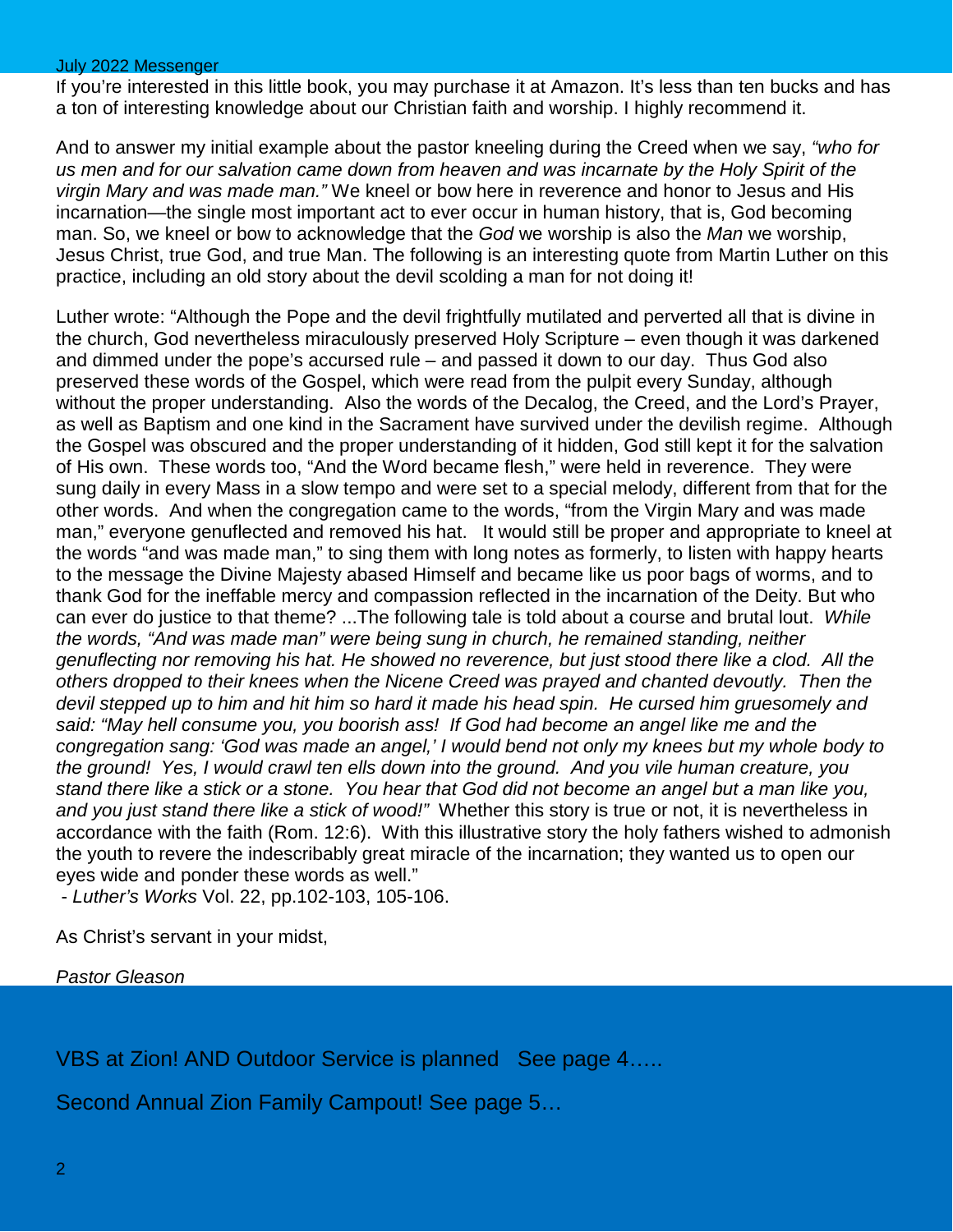

 Friends and Family Facebook Bible Study: Friends and family at home can take part in Youth Gathering Bible Studies!

 On Sunday, Monday, and Tuesday of the event, Youth Gathering Bible Study leaders will be leading an online audience. Those back home are encouraged to tune in at 10 am (CDT) on Sunday, July 10 and 12 pm (CDT) on Monday and Tuesday, July 11 and 12 on the LCMS Youth Gathering Facebook page.

Dive into the book of Colossians and participate online!

 These studies will give friends and family the opportunity to connect deeply with LCMS Youth Gathering content and prepare them for meaningful discussion with their youth.

Mass events that happen at 8:30 nightly Saturday - Tuesday will be live-streamed on the gathering Facebook page.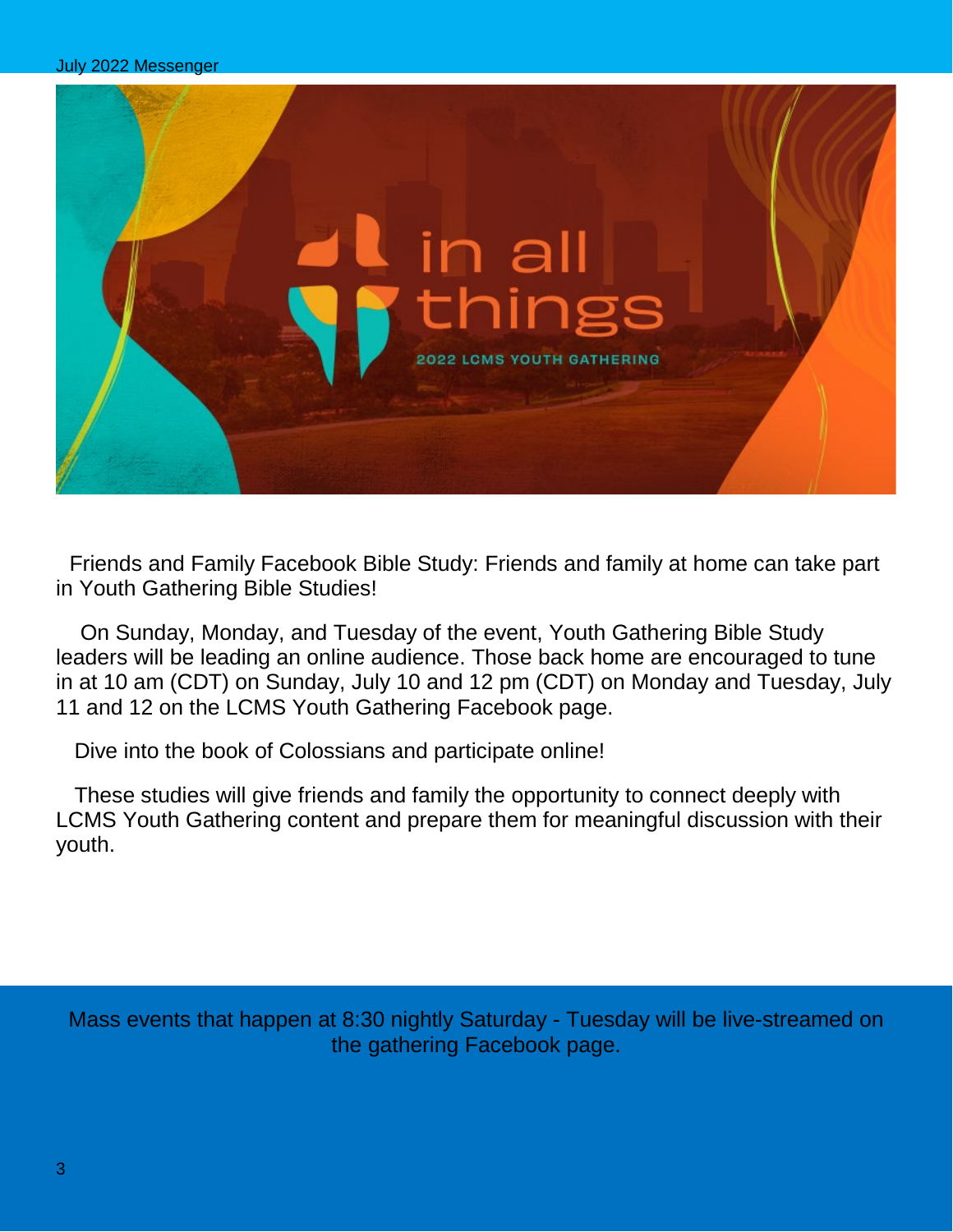Zion's Vacation Bible School will be held on Monday through Friday, July 25-29 from 9:00-11:30 a.m. The theme is "The Tree of Life, God's Promise of Salvation". VBS volunteers are needed, both adult and youth. If you are interested in helping, please contact Shelby Bertels at [Shelby.bertels@zion-school.org](mailto:Shelby.bertels@zion-school.org) or at 618-975-2931.



Zion's Outdoor service will be the Sunday after VBS Week!

Save the Date: July  $31<sup>st</sup>$  at 10:00 a.m.

The VBS kids will be singing for us during the service!

The service will take place at Staunton's Firemen's Park. Remember lawn chairs.

You are invited to join in FELLOWSHIP! Afterwards, please join us for hamburgers, hotdogs, chips, drinks and cookies provided by the Board of Evangelism. We will also have Bocce, horseshoes, washers, and corn hole. For the kids we have water guns and a snow cone machine! (Thank you Board of Evangelism for sponsoring this event!  $\circledcirc$ )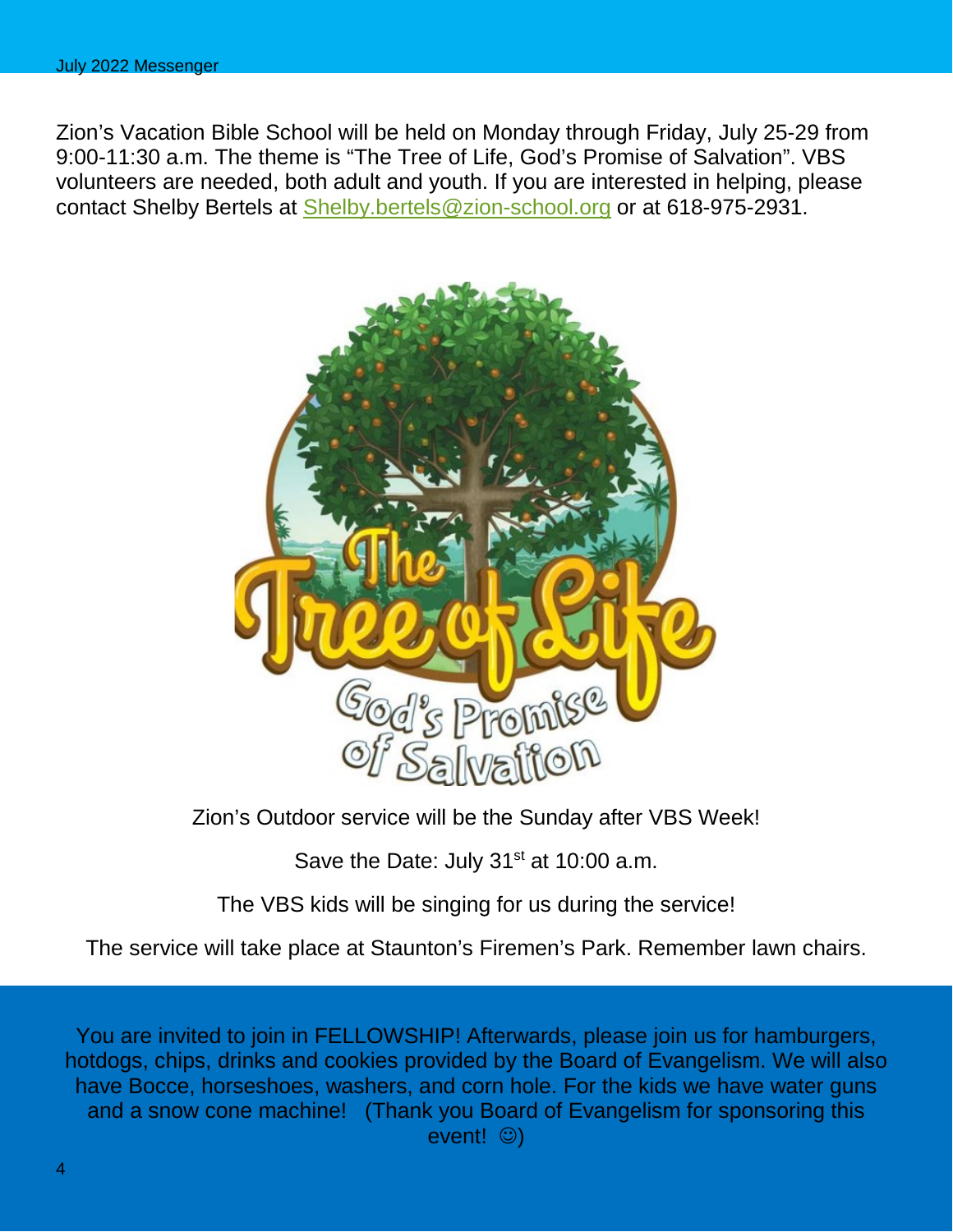

## Please join us for the Second Annual Zion Family Campout!!!

When: August 12-14, 2022

Where: Rustic Acres Jellystone Park 12246 Binney Road New Douglas, IL 62074



Booking Information: You can call to make your reservations, 217-456-1122, or book online at rusticacresjellystonepark.com. When booking online, please apply the discount code ZION.



This year's theme is Hawaiian Luau!!

\*For more information please call or text Elisabeth Wyatt at 618-670-6375\*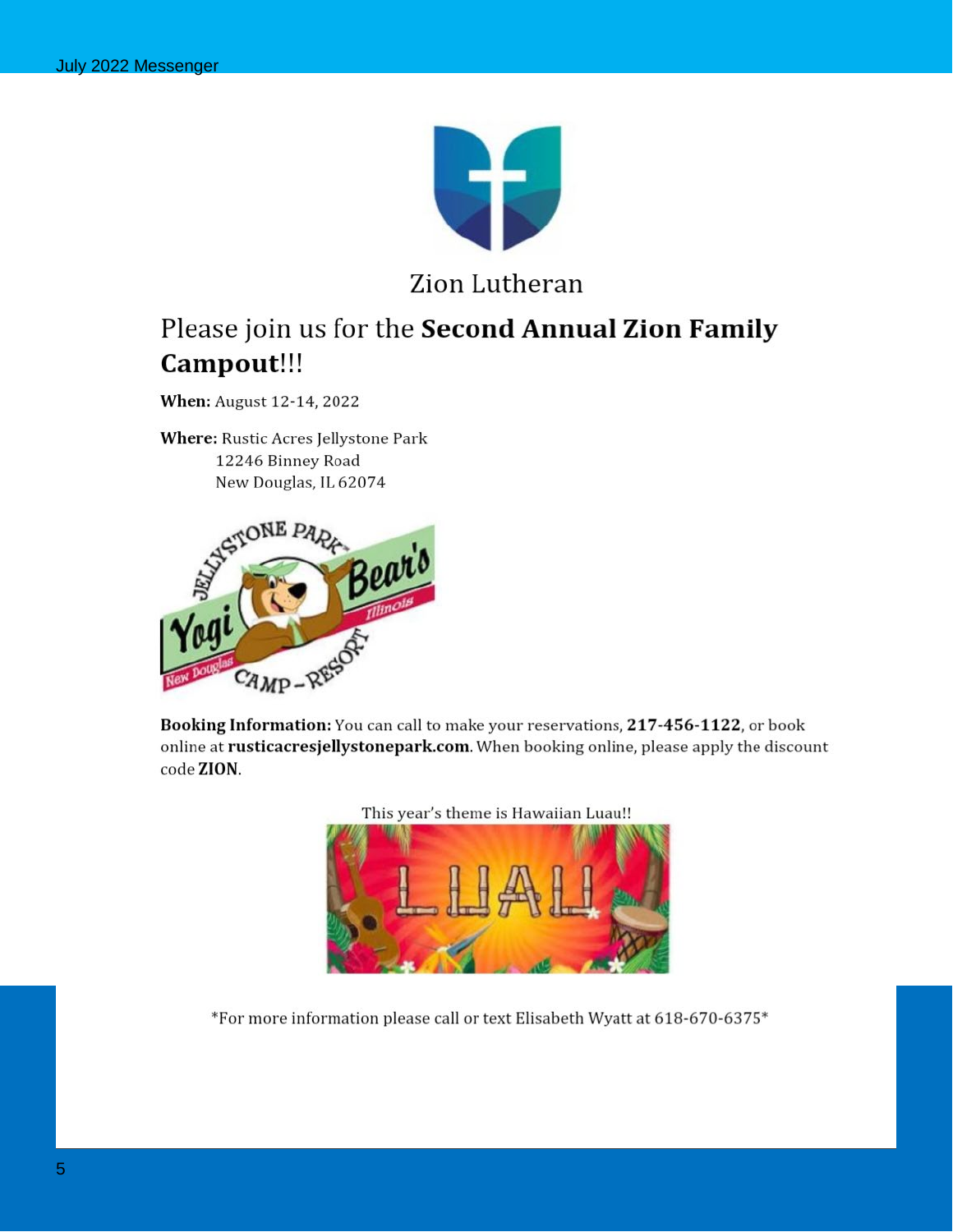

Hello friend.

Lutheran Bible Translators is releasing Living Water - a sung word for word rendition of the New Testament - in honor of the 500th anniversary of Martin Luther's New Testament translation into German.

It was unlike anything I've ever heard or experienced... I was blown "away. I can't wait to hear more Scripture shared in this manner." - David W

Living Water allows you to experience Scripture with the emotion proclaimed in every verse. It is similar to the experience our overseas partners have when they hear God's Word for the first time in their language.

Subscribe today to listen and be refreshed!

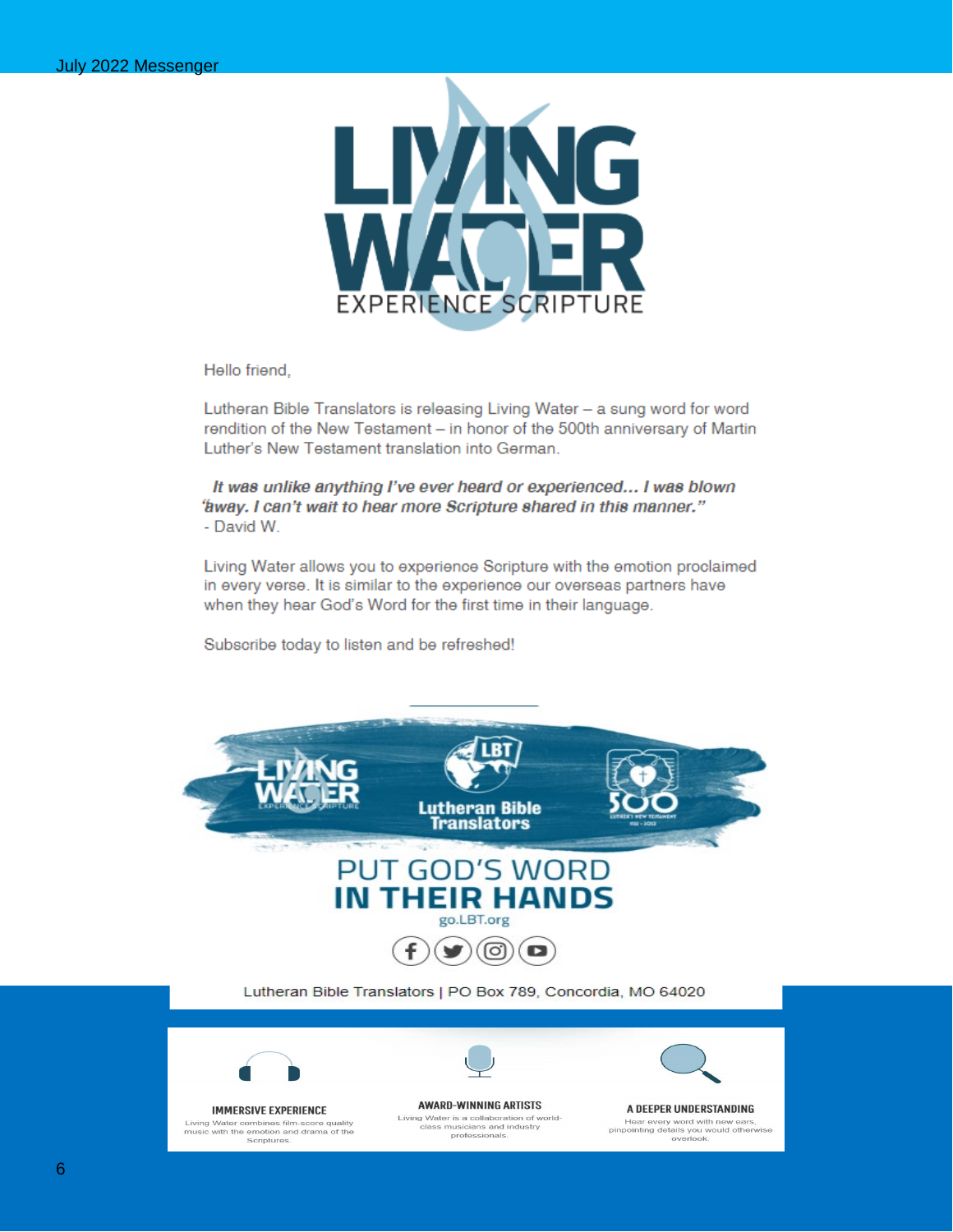# **July 2022**



### **Zion Lutheran Church**

619

**God Bless Our Native Land** 





| Sunday                                                                      | Monday                                       | Tuesday                                                                              | Wednesday                                                                               | Thursday                                                              | Friday                                     | Saturday                               |
|-----------------------------------------------------------------------------|----------------------------------------------|--------------------------------------------------------------------------------------|-----------------------------------------------------------------------------------------|-----------------------------------------------------------------------|--------------------------------------------|----------------------------------------|
|                                                                             | God                                          |                                                                                      |                                                                                         |                                                                       | $\mathbf{1}$                               |                                        |
|                                                                             | Bless                                        |                                                                                      |                                                                                         |                                                                       |                                            | spmService/Com                         |
| 3                                                                           | America<br>4                                 | 5                                                                                    | 6                                                                                       | Youth Leave for<br><b>Texas Gathering</b>                             | g                                          | <b>Texas Youth</b><br>Gathering Begins |
| 8amService/Com<br>9:30amSunSchool<br>10:30amServ/Com                        | Happy 4 <sup>th</sup> !<br>DO.<br>Fundraiser | $9 - 11:30$<br>Office Hrs<br>For Pr. Gleason                                         | gam Lydia Circle                                                                        | spmEvangelism<br>6pmStewarship<br>6:30pmTrustees<br>7:30pmMen'sClu    |                                            | spmService/Com                         |
| 10                                                                          | 31                                           | 12                                                                                   | Last Day of Texas<br>Gathering 13                                                       | Youth Return to<br>Staunton <sub>14</sub>                             | 15                                         | 16                                     |
| 8amService/Com<br>9:30amSunScho<br>10:30amServ/Com                          | 6:30p<br>School<br>Board Mtg                 | ٩٠<br>11:30OfficeHrs.<br>For Pr. Gleason                                             | gamLydia Circle<br>10:30amGlenwoodServ/<br>Com<br>/P.r. Gleason                         |                                                                       |                                            | 5pmService/Com                         |
| 17                                                                          | 18                                           | 19                                                                                   | 20                                                                                      | 21                                                                    | 22                                         | 23                                     |
| 8amService/Com<br>9:30amSunScho<br>10:30amServ/Co<br><b>6pPTL Mtg</b>       |                                              | 9-<br>11:30OfficeHrs.<br>For Pr. Gleason<br>7pElders'Mtg                             | gamLydia Circle                                                                         |                                                                       |                                            | spmService/Com                         |
| 24                                                                          | 25                                           | 26                                                                                   | <b>VBS ALLWEEK LONG</b><br>27                                                           | 28                                                                    | 29                                         | 30                                     |
| 8amService/Com<br>9:30amSunSchool<br>10:30amServ/Com                        | <b>VBS</b><br>WEEK<br>>>>>>>>                | 9-<br>11:30 OfficeHrs.<br>For Pr. Gleason<br>6:3opmAdmin.<br>Counc.<br>7pmParishEduc | gamLydia Circle<br>10:30amGlenwoodServ/<br>Corom.<br>/Pr.Kraemer<br>2:3opHeritageHealth | 7pmAlumni<br>&Friends                                                 | Last Day of<br><b>VBS</b><br>Week!         | spmService/Com                         |
| 31                                                                          |                                              |                                                                                      |                                                                                         |                                                                       |                                            |                                        |
| 10:00am<br>OUT<br>DOOR<br>Service<br>Picnic Follows<br>Service <sup>@</sup> |                                              | Upcoming<br>dates and<br>events to put<br>on your<br>calendar:                       | Aug.8: Final Regist for<br>Zion School<br>Aug. 15: Zion School<br>Open House            | August 17: 1st Day<br>Of School<br>August 20: Zion<br>Golf Tournament | August 22<br>Pre-K 1st Day<br>of<br>School | Better<br>Together<br>November 6th!    |